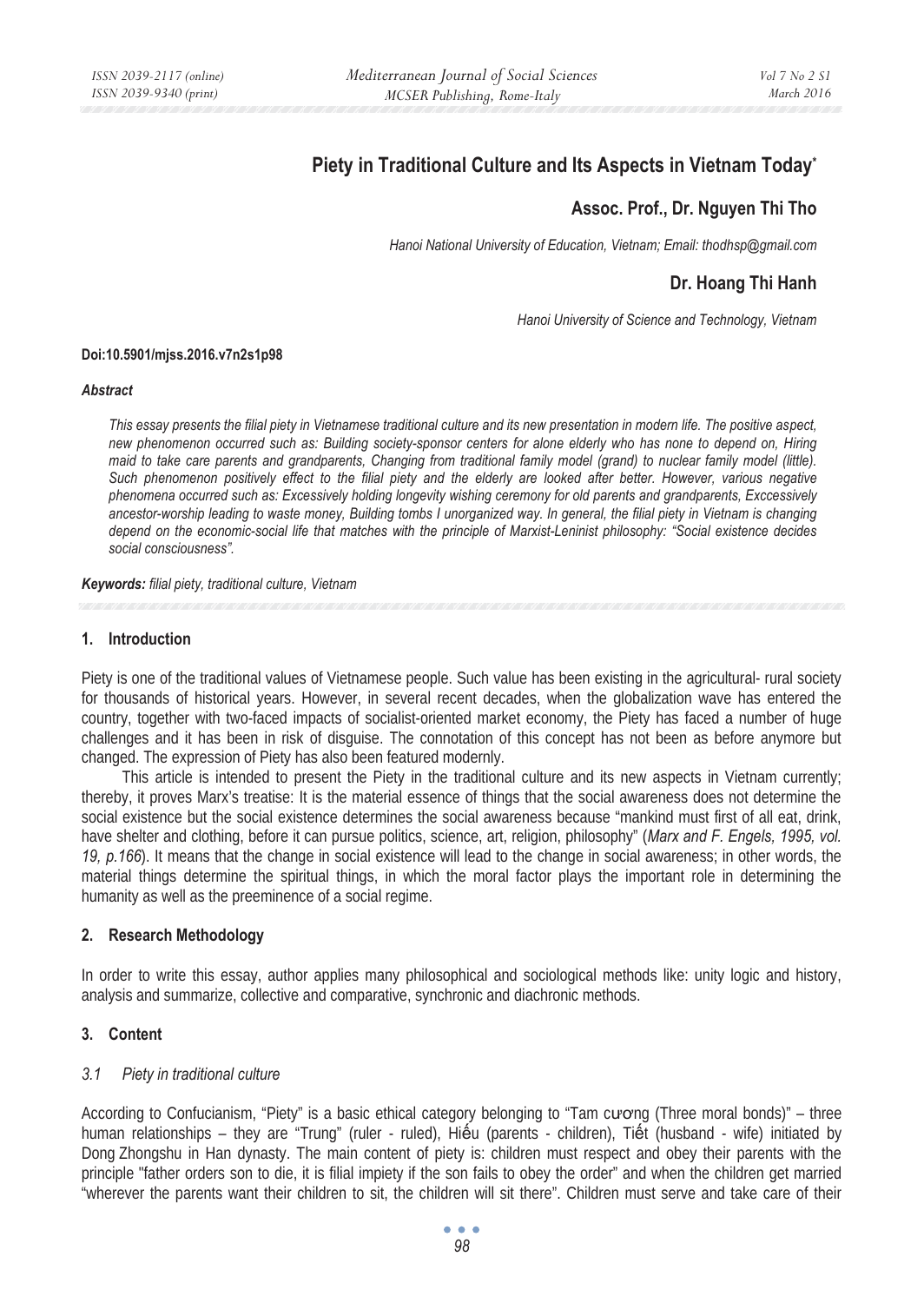parents when they are old or sick and must organize funeral, worship their parents when they passed away.

"Filial piety" of Vietnamese people was developed from the days of nation establishment with the story that Lac Long Quan married to Au Co and "gave birth to our people in a sac containing eggs" (Nguyen Khoa Diem). One hundred children were born, half of them went to the mountainous region, plough virgin land for cultivation and other half went to the seawards, opened the dynasties of Hung King that we today we have a date of Death Anniversary of the Hung Kings with the line of poetry every Vietnamese person knows by heart: "Anywhere we go, we must remember the 10th of March".

In this National holiday, according to regulations of the National Assembly of Vietnam (since 2007), civil staff nationwide will be off work to remember their original point, commemorate and pay tribute to the contribution of Hung Kings who are the founders of the nation. For recognizing the human nature of this National Day in commemoration of their ancestors, in 2013, UNESCO recognized "The Hung Kings Worship Ritual" as an "Masterpieces of the Oral and Intangible Heritage of Humanity". This is a festival full of national identity and character which can not be seen in other place of the world. The festival of Hung King Worship Ritual is an occasion converging the spirit of national solidarity – Vietnam nation, which has been created from 54 ethnic groups of people. The national spiritual character is the converging point of the strength to become a powerful wave plunging foreign aggressors and invaders, defending and protecting the country's border areas.

From "National piety", we return to "Family piety". In folklore, especially in folk-songs – a type of anonymous literature or by word of mouth, we can easily find many folk-songs praising the boundless credit of the parents and gratitude of children for their parents: "The merit of father is like a tall mountain, and the care by mother is like an endless spring, children' filial piety is to attend to their aged parents with all heart" (*Vu Ngoc Phan, 1998, p.447* ).

Taishan is a mountain which have supernatural power in China located in Shandong province northern of Taishan wall covering an area of 426 km<sup>2</sup>. The ancients called this mountain as Thiên tru (sky-pillar). This was also considered the holy land of Taoism and the place of performing rituals of the Emperor dynasties of China, therefore, there are many valuable cultural heritages for recognizing the contributions by many generations. Taishan has been connected to natural and spiritual phenomena such as dawn of a day, generation and regeneration of a human life. From a true mountain, by means of abstraction, Vietnamese people use Taishan as a symbol for the father's merit to give birth and foster his children. Together with the father's great merit is the infinite goodness and love as "water from the endless spring" of the mother. It seems to be not enough to use a specific mountain, source of water for comparing with the merit and goodness of parents, the Vietnamese ancients used comparison method of higher level, more abstract that is "sky and sea" – the two wide categories including all things and all beings and species as specified in the saying "Water running to wherever runs to the sea, moon setting wherever can not set outside the sky"; "Father's merit is as sky / Mother's goodness is as water in Eastern see / High mountain and immense sea/ Children must have filial piety"; "High mountain is not higher parents' merit and goodness". "The best way of cultivating virtue and morals is respect and love parents " (*Vu Ngoc Phan, 1998, p.451* ).

"Chín chӳ cù lao" (nine hard works) mentioned here by folk poetry became the language symbol recognizing nine merits of the parents from giving birth to the date when children grow up and mature: "Sinh (give birth) - Cúc (foster) – Phủ (comfort) - Súc (breast feed) - Trường (feed) - Duc (educate) - Cố (take care) - Phuc (educate based on children's personality) – Phúc (protect)". Nine hard works are maintained by parents all their life, therefore, when parents passed away, children must be responsible for worshiping them in compliance with the Vietnamese fundamental moral code of ancestors worship: "Parents' merit and goodness are immense/Worship parents with all heart " (*Vu Ngoc Phan, 1998, p.452* ).

Only such sentences in treasure of Vietnamese proverbs, folk poems and folk songs prove the "Piety" of Vietnamese people- a traditional moral philosophy which engraves in the mind of each citizen. The "Piety" likes glue which connects closely maternal love, family, community, fatherland and country. The citizens in other countries rarely call each other "compatriot"; their children call their parents beloved names which characterize regional language. Such beloved calls have become popular in everyday language of the citizens from the lowland to upland, creating a close-knit spirit among ethnics groups in Vietnamese Nation- State.

"Piety" in Vietnamese culture is not a common moral and abstract category but becomes the moral principles and human behavior, particularly in families under the model of "three-generation coresidence" or "four-generation coresidence". In the cramped but snug space, the descendants thoroughly care for their parents, grandparents and greatgrandparents. There, the generations which are blood relations respect, protect and help mutually under the principle "blood is thicker than water". To commend the model of families which create harmonious relationship among family members of many generations, in feudal dynasty, King often applied the regime of reward; nowadays; annually, competent authorities issue certificate of "Cultural Family".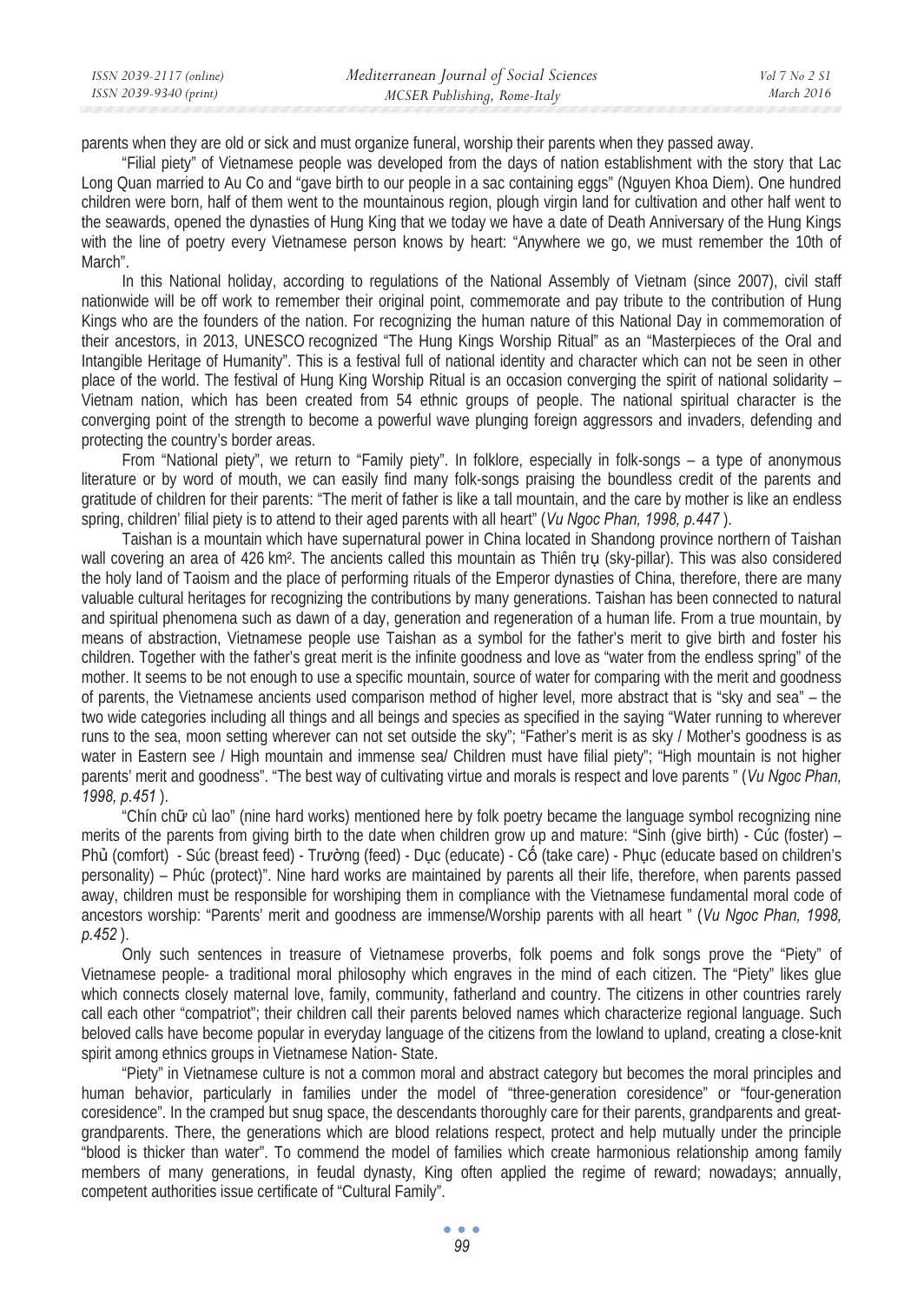| ISSN 2039-2117 (online) | Mediterranean Journal of Social Sciences | Vol 7 No 2 S1 |
|-------------------------|------------------------------------------|---------------|
| ISSN 2039-9340 (print)  | MCSER Publishing, Rome-Italy             | March 2016    |

From the past to now, we see that the Piety in Vietnam currently has changed in many different directions. So, which direction is the Piety in Vietnam currently happening? What are the new aspects of the Piety currently?

#### *3.2 New aspects of Piety in Vietnam currently*

Currently, in Vietnam, under the impact of the socialist-oriented market economy and the process of exchange and integration, the Piety has not only changed its connotation but its expression as well. Hereunder, we shall analyze several new expressions of Piety in daily life.

#### *3.2.1 Positive aspect*

Under the positive impact of the market economy and the process of exchange and integration, the implementation of Piety has changed. In addition to traditional contents and implementation ways of Piety, *regarding social aspect*, some new social services have been established, such as: Elderly caring and sponsoring center; home-helpers hired by some families that are in good financial conditions to care for their parents at home.

*Firstly,* the establishment of *homeless elderly caring and sponsoring center* has expressed the preeminence of the society towards the elderly. In the center, the old people without children or relatives are gathered from the neighboring regions to be regularly fostered and cared in all aspects, from nutrition to healthcare. Initially, the center has been established only for the lonely and homeless elderly; then, intentionally or unintentionally, it has become the common house so that those who demand to "send their parents" in shall have conditions, particularly time, to do well their jobs; then they shall visit their parents in such center. This is also a good thing which reflexes a new express of the Piety. In the centers, the old people shall be cared thoughtfully in all aspects. They shall be satisfied with the public communication, conversation, updating information via mass media. Even many of them have feelings with each other and share the joy as well as sadness of the age.

*Secondly,* some families that are in good financial conditions but lack of time to care for their parents or they do not want to do that; as a result, they hire home-helpers to care for their parents in both daily activities (eat, drink, personal hygiene, healthcare) and spiritual life such as reading books, exchanging confidences, information, walking outside, etc... The appearance of such "caring" service is a joyful signal of the Piety because parents are regularly and thoughtfully cared. The regular presence of home-helpers avoids sudden incidents. Actually, this service is established on the principle: "Honors change manners" by the families that are in good financial conditions; on the contrary, the poor families have still cared for their parents in their own ways. Moreover, this service has offered jobs to a huge workforce in the society, decreasing the pressure on unemployment.

*Regarding family aspect,* scope is changed from expanded family into nuclear family; the democracy in the family is more heightened; children may live separately from their parents but still care for them in weekends or Tet holiday. Many festivals have been recovered and well affected the Piety, such as Ullambala Festival... Traditionally, according to Confucianism which heightens absolutely the parental role, the children must live under the principle that, when they are little aged, "if a child is condemned to death by his father, he cannot live without becoming impious"; when they grow up and get married, "where the parents place you, there you must sit". In the folklore, almost everyone knows by heart the following precepts which concern the duties of children toward their parents: "An unsalted fish is soon rotten, so the disobedient child will be spoiled"; nowadays, in the modern life, under the impact of economic conditions and cultural exchange, the children have the freedom of selecting their occupation and deciding their destiny.

Prof., Dr. Ho Ngoc Dai, an educational psychologist, in book "Bài báo" (*See: Ho Ngoc Dai, 2000*), with series of articles ("Parent-child relationship", "Dare to be impertinent", "Children have the right to be wrong", "What is impertinence") proves and analyzes that the parent- child relationship in the modern society is the bilateral and equal relationship. Parents bring up and educate their children when they are small. When the children grow up, they are obligatory to care for their parents. It is summarized in: "Save for a rainy day" or "raising children serves the purpose of preparing for one's old age". Actually, this concept was mentioned traditionally. For example, "Fear of father at young age, fear of children at old age". "Fear" herein has many meanings, including the obedience and compliance with mutual ideas. By vivid examples, he thinks that, in the modern society, "an unsalted fish is soon rotten" is not completely true because, actually, "an unsalted fish is not rotten" by putting such fish in refrigerator. It's just joking. Such explanation implies that nowadays, the children have opportunities to learn and travel much, so they may acquire more knowledge in many fields than their parents. Thus, they may select the potential optimal measures for their life under the principle: "The younger generations are to be feared, the younger generations know better". In the modern society, the young have the freedom of marriage on the basis of inquiring information of "life partner", then "informing" their parents for mutual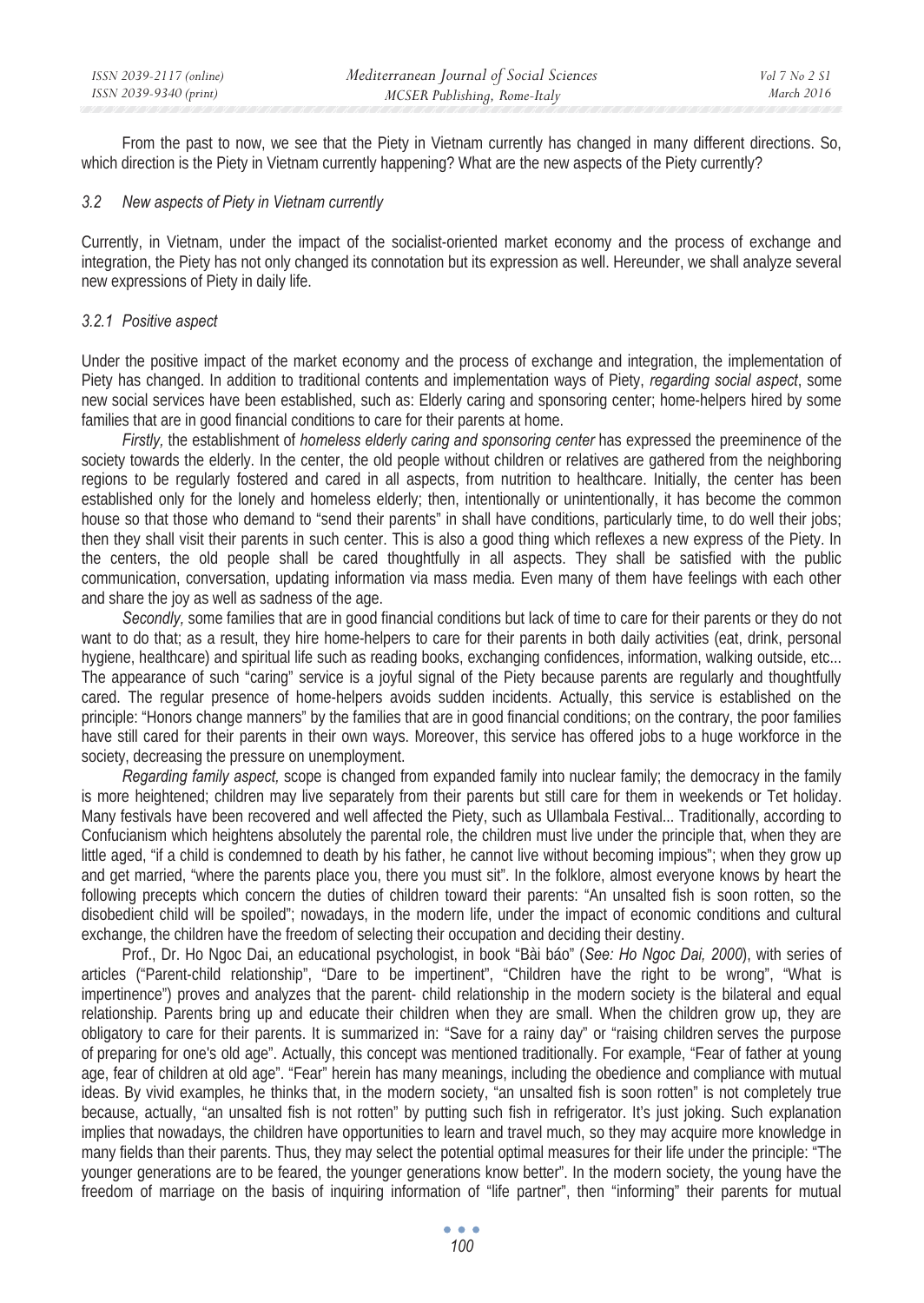approval and decision of wedding party.

Therefore, we can see that, in current conditions, the implementation of Piety has changed positively against the previous time in order to conform to the development of modern society. However, in other viewpoint, the negative impacts are available.

## *3.2.2 Negative aspects*

Firstly, in the aspect that descendants care for grandparents and parents:

Currently, in order to show the filial piety, "Longevity wishing ceremony" towards parents has developed strongly. The descendants hold the longevity wishing ceremony when their parents or grandparents are "Seventy years old", "Eighty years old", "Ninety years old", or "One hundred years old". Initially, the longevity wishing ceremony has only been taken place in the families that have good financial conditions; but "the cocks rival each other for crowing" (which means "I must have better thing than you have (or at least the same"), the movement has been spread around, even to the poor families. Such longevity wishing ceremonies must be held carefully to avoid "complaints and blames". As a result, such ceremonies have initially held by several banquets to invite relatives; then the number of banquets has reached tens, even hundreds. The ceremonies have been taken place for several continual days. "Splash water after the rain" (which means "taking advantage of the situation to make benefit"), like funeral or wedding party, the descendants who have power and authority take advantage of the longevity wishing ceremonies to benefit; and unintentionally, a phenomena which has been initially meaningful has become a social civil, disturbing the public opinion and damaging parents' reputation.

Our parents nowadays have learned carefully, obtaining qualified degrees, controlling many scientific fields, reading many books, studying philosophy and well understanding dialectics, particularly cause and effect relationship. Therefore, they are aware that if they treat well their parents (i.e., grandparents), they will be an example to their children. On this occasion, we would like to tell a fable related to this issue: A couple, because of difficult conditions and many children, could not nourish their old parents. In a night, they discussed with each other to weave a basket, telling their parents to sit inside the basket, carrying them to a forest and "starving" them. When they carried the basket for a distance, suddenly, their oldest son said: "You remember to bring the basket back for me to use later". They understood that their oldest son listened to their discussion and gave them an "expensive" advice on the basis of cause and effect theory. They stopped and then, worked hard to nourish and care for their parents in order to be the example to their children. Therefore, herein, the modern Piety is interlaced by "Benefit" and calculating but not purely "fair-minded" as before.

Secondly, in the aspect that the descendants hold funeral ceremonies and worship parents, grandparents

In legends of funeral ceremonies and worship, we see that it was very tough-minded such as, going into mourning for parents in three years, building sepulchers, wearing melancholy faces and ragged clothes in the early weeks and month after parents' death. Nowadays, the situation has been changed. The descendants have not cried much in their parents' funerals; instead, they hired octet or other people to cry (hired crying) in the form of "pay your money and take your choice". It seems disappearance of feelings and spirit between the dead and the living.

The hiring of person to write funeral oration or loading funeral oration from Internet to read in the funeral has been developed. In addition, a phenomena which has currently sounded out the public opinion is that many people who have power, authority and wide social relationship have taken advantage of their parents' funeral to benefit. In the past, people who visited the funeral brought mainly fruits, flowers, confectionery, wine, tea, incense. Now, it seems 100% money, including "Vietnam dong" and "foreign currency". Whether the people in the world of the dead know the way to use such money or not?

The current worship has also changed much. Although the number of ceremonies has been decreased, a movement is arisen, that is to bring the soul of the dead to temples, sending photo for eternal worship at the temples. Actually, many "sacred temples" have been overloaded regarding service of "hired worship".

Worshipping objects have also been an issue which the discussion is required. The common people said "however the yang world; so is the yin world", which means that whatever the living need, the dead need the same and however the living lead their lives, the dead do the same. However, nowadays, the descendants do not mind such issue; they order the worshipping objects according to their hobby. They simply think that the first-class ceremony is, the more piety is. As a result, foreign filter-tipped cigarettes 555, domestic alcohol, imported alcohol, first-class biscuit, imported fruits which are bought at supermarket… are placed on altar.

Similarly, using votive paper in worship and burning after ritual observation is much different from the past time. In the old time, votive paper is very simple such as clothes, hat, and essential personal things, with simple appearance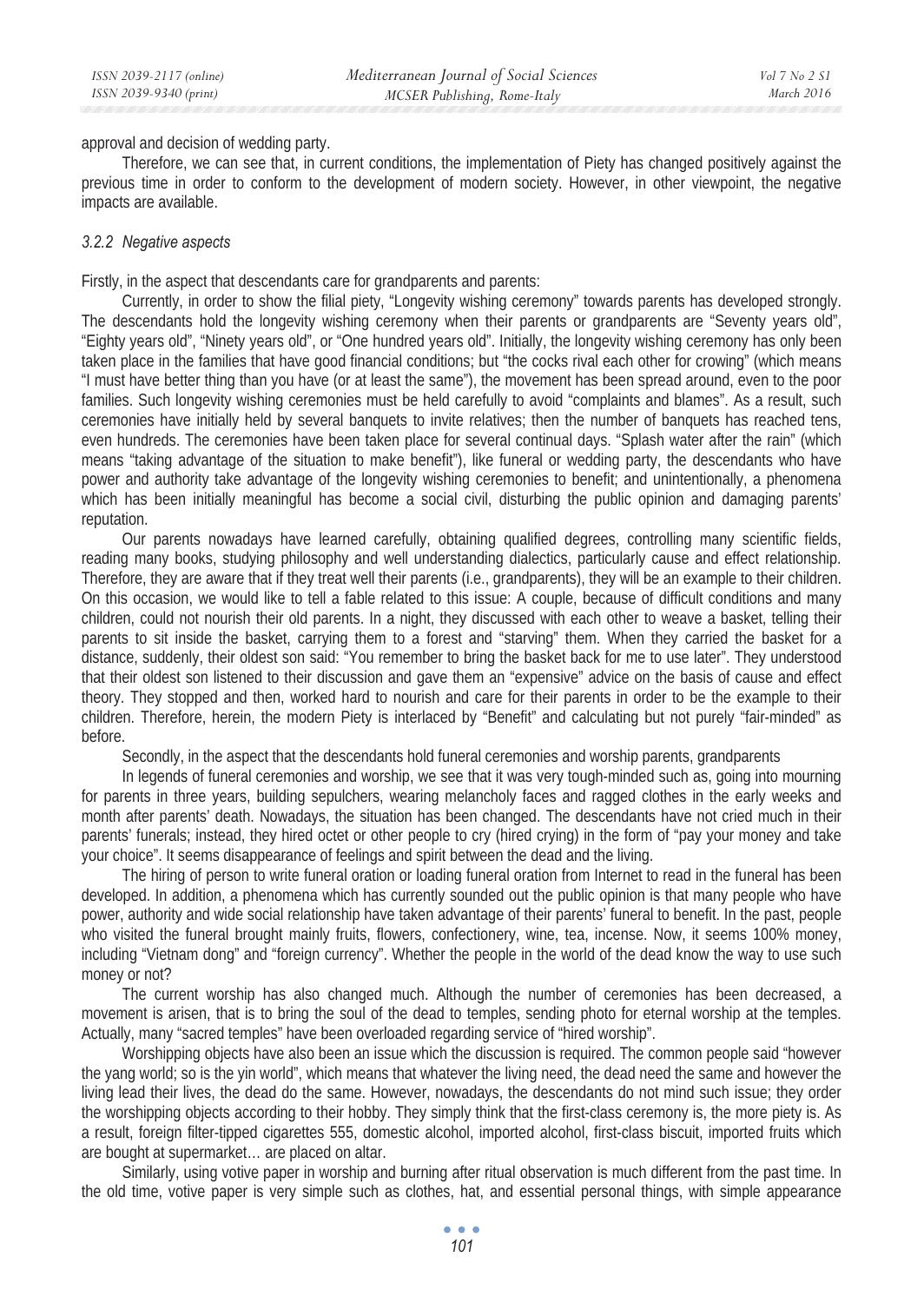copying from the reality, reasonable price. In the present time, with high technology, various materials, votive objects become very sophisticated and diversified, from clothes, hat to electronic equipments such as mobile phone, laptop, TV, fridge, motorbike, etc. and of course at "excessively high" price, requiring much cost from homeowners and causing environmental pollution due to their materials.

The worship nowadays doesn't follow a certain ritual; young people keep their hands clasped and "talk wild" without ceasing, while folklore says "đa vái, thất kinh", meaning that too much invocation (in wrong way) shows disrespecting.

"Tảo mộ" (cleaning and decorating the ancestral graves) by descendants on the grave visiting festival is modernized to become non-spiritual. People do it as their obligation or just because they are afraid of others laughing. The original meaning of word "tảo mộ" is sweeping away all litter, feral plants, re-banking, refreshing the graves after a year undergoing rain or sunshine, fog, wind. It is true in the past time, when graves are earthen embankment and face wild nature. However, today graves are "solidly concreted"; descendants just come to burn incense, no need to "do anything manually". The grave visiting festival is no longer an occasion for the whole society, each family or clan may arrange one day convenient for them to conduct it. Currently, the grave visiting festival commonly takes place on the days near by lunar New Year, when people are "in spare time", think about the past people and ask: "People from millennia past, where are your souls now?" Also, burying parents and relatives is modernized by the form of "cremation" then collecting ash, putting into cemetery, hiring cemetery keeper to burn incense on necessary days. It is quite convenient, but does the Piety in original meaning remain?

Not long after their parents are buried, the mausoleum was constructed. It can be said that recently the tombs building, especially in rural areas, typically in the central province of Thua Thien - Hue, has become an aggressively competing movement. A later-built tomb is always bigger, higher, and more epic than the previous one, requiring huge costs and making environmental pollution. Many homeowners without house for living people spend money to build a mausoleum. Therefore, cemetery is at risk of becoming street, with crowded tombs, small and big, high and low, facing north, east, south, etc. (subject to feng shui applicable to homeowner). In addition, if the dominance of cement against field and tomb construction is continued, will people in several hundred years have land left for living and cultivating? Furthermore, the movement of building tombs for parents, an emerging problem, with the cost of up to several billion, even millions of US Dollars, rings an alarm bell. In our opinion, showing attitude to parents by building tombs as mentioned above need reorganizing in conformity with economic condition, culture and environment, rather than spontaneous action, causing bad influence on living environment of future generations. The large-scale tombs should be built for special people (great culturists, scientists, famous politicians, etc.) only; the rest (ordinary people) should be buried in old form to save land for the living people.

The mechanism of market economy has fundamentally changed the social relations, including ethical relationship, of which Piety is a nuclear. Like other types of relation, Piety is weighed and calculated profit and loss. In some large families with many children, taking care of parents is divided by month, year in a fair way for the children; even before the hand-over to the other child, parents are placed on the scale to determine who better treat their parents (based on weight). How can parents and descendants feel OK on seeing such adversity far different from tradition?

## **4. Conclusion**

With the aforesaid examples, it can be seen that the expression of Piety nowadays differs a lot from the original. This difference is due to socio-economic condition; just the same as judgement by F. Engel in his work *Anti - Duhring*: "All moral theories have been hitherto the product, in the last analysis, of the economic conditions of society obtaining at the time" (*Marx and F. Engels, 1994, vol. 20, p. 137*). Piety, a phenomenon of ethical category, is not contrary to such law. New aspects of Piety being shown in Vietnam as mentioned earlier reflect a real society with powerful transformation of economic mechanism, from bureaucratic subsidized economy to socialist-oriented market economy.

In the era of market economy today, social life goes on with a fast rhythm, time is considered precious capital to generate wealth and enjoy the fruits of your own labor. In such context, the change of Piety in both content and form is natural to comply with the situation. However, we believe that the different expression in traditional and modern time can hardly change the nature of Piety in Vietnam; the national spirit and oriental character is still preserved. Piety in the modern time remains traditional features, reflecting the love of father-child, mother-child, and blood ties between members of the same family, clan. Despite its remarkable turn, Piety has and will accompany the nation in the endless journey to find the values of truthfulness, compassion, and beauty and affirm the national spirit as beautiful humanity and affection-respecting lifestyle cannot be lost even in circumstance of poverty.